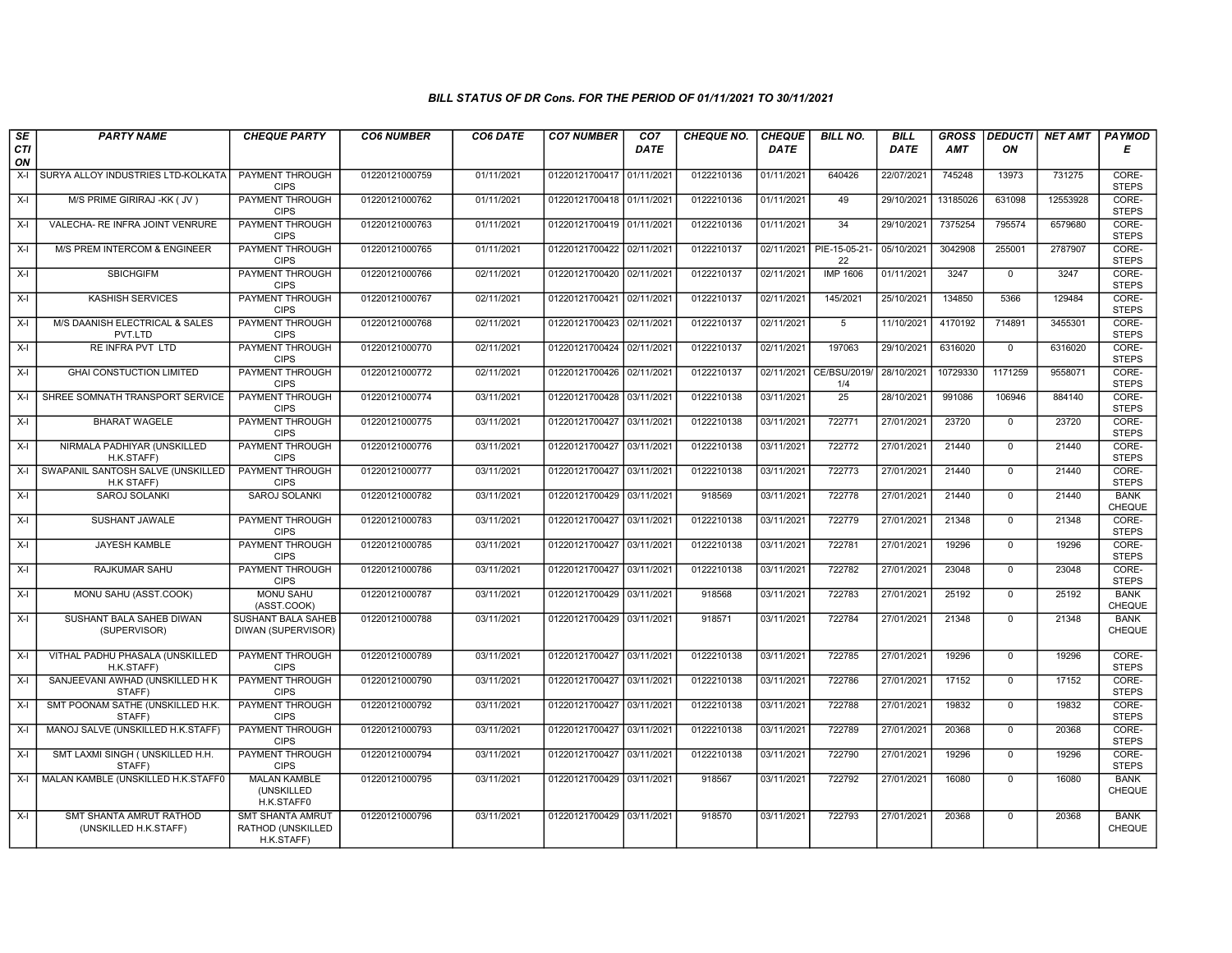| SE        | <b>PARTY NAME</b>                                                    | <b>CHEQUE PARTY</b>                           | <b>CO6 NUMBER</b> | CO6 DATE   | <b>CO7 NUMBER</b>         | CO <sub>7</sub> | <b>CHEQUE NO.</b> | <b>CHEQUE</b> | <b>BILL NO.</b>                            | <b>BILL</b> | <b>GROSS</b> | <b>DEDUCTI</b> | NET AMT | <b>PAYMOD</b>                |
|-----------|----------------------------------------------------------------------|-----------------------------------------------|-------------------|------------|---------------------------|-----------------|-------------------|---------------|--------------------------------------------|-------------|--------------|----------------|---------|------------------------------|
| CTI<br>ON |                                                                      |                                               |                   |            |                           | <b>DATE</b>     |                   | <b>DATE</b>   |                                            | <b>DATE</b> | <b>AMT</b>   | ΟN             |         | Е                            |
| $X-I$     | ABHIJIT AHIRE (UNSKILLED H.K.STAFF)                                  | <b>ABHIJIT AHIRE</b><br>(UNSKILLED H.K.STAFF) | 01220121000797    | 03/11/2021 | 01220121700429 03/11/2021 |                 | 918566            | 03/11/2021    | 722794                                     | 27/01/2021  | 13400        | $\mathsf{O}$   | 13400   | <b>BANK</b><br><b>CHEQUE</b> |
| $X-I$     | MANJULA JAGANNATH MORE                                               | PAYMENT THROUGH<br><b>CIPS</b>                | 01220121000798    | 03/11/2021 | 01220121700427 03/11/2021 |                 | 0122210138        | 03/11/2021    | 722795                                     | 27/01/2021  | 17688        | $\overline{0}$ | 17688   | CORE-<br><b>STEPS</b>        |
| $X-I$     | M/S KAILASHCHANDRA DILIPKUMAR<br>CONSTRUCTION PVT.LTD.               | PAYMENT THROUGH<br><b>CIPS</b>                | 01220121000800    | 09/11/2021 | 01220121700431 09/11/2021 |                 | 0122210140        |               | 09/11/2021 CE/BSU/2021/<br>01/2            | 01/11/2021  | 4820512      | 519977         | 4300535 | CORE-<br><b>STEPS</b>        |
| $X-I$     | KAILASHCHANDRA DILIPKUMAR CONSTN<br><b>CONSTN PVT LTD</b>            | <b>PAYMENT THROUGH</b><br><b>CIPS</b>         | 01220121000801    | 09/11/2021 | 01220121700432 09/11/2021 |                 | 0122210140        | 09/11/2021    | CE/BSU/2017/ 03/11/2021<br>1/32            |             | 7196173.6    | 344438.6       | 6851735 | CORE-<br><b>STEPS</b>        |
| $X-I$     | <b>M/S RITES LTD</b>                                                 | PAYMENT THROUGH<br><b>CIPS</b>                | 01220121000802    | 09/11/2021 | 01220121700433 09/11/2021 |                 | 0122210140        | 09/11/2021    | 2021-22/03                                 | 23/09/2021  | 4720000      | 94450          | 4625550 | CORE-<br><b>STEPS</b>        |
|           | X-I   MAHARASHTRA STATE WELFARE BOARD<br>BLDG AND OTHER CONSTRUCTION | PAYMENT THROUGH<br><b>CIPS</b>                | 01220121000803    | 10/11/2021 | 01220121700434 10/11/2021 |                 | 0122210142        | 10/11/2021    | PONO256247                                 | 09/11/2021  | 2173450      | $\mathbf 0$    | 2173450 | CORE-<br><b>STEPS</b>        |
| $X-I$     | SURYA ALLOY INDUSTRIES LTD-KOLKATA                                   | PAYMENT THROUGH<br><b>CIPS</b>                | 01220121000806    | 10/11/2021 | 01220121700435 10/11/202  |                 | 0122210142        | 10/11/2021    | 640413                                     | 23/09/2021  | 120288       | 107            | 120181  | CORE-<br><b>STEPS</b>        |
| X-I       | SATYAM POWERTECH                                                     | <b>PAYMENT THROUGH</b><br><b>CIPS</b>         | 01220121000807    | 10/11/2021 | 01220121700436 10/11/2021 |                 | 0122210143        | 10/11/2021    | $\overline{1}$                             | 20/10/2021  | 679721       | 46451          | 633270  | CORE-<br><b>STEPS</b>        |
| $X-I$     | NIRAJ-MAHAVIR (JV)                                                   | <b>PAYMENT THROUGH</b><br><b>CIPS</b>         | 01220121000808    | 10/11/2021 | 01220121700437 10/11/2021 |                 | 0122210143        | 10/11/2021    | 25                                         | 03/11/2021  | 2211067      | 105866         | 2105201 | CORE-<br><b>STEPS</b>        |
| X-I       | DHIRAJKUMAR JANGBAHADUR SINGH                                        | <b>PAYMENT THROUGH</b><br><b>CIPS</b>         | 01220121000810    | 11/11/2021 | 01220121700438 11/11/2021 |                 | 0122210144        | 11/11/2021    | 722774                                     | 27/01/2021  | 23720        | $\mathbf 0$    | 23720   | CORE-<br><b>STEPS</b>        |
| $X-I$     | DEVENDRA BAPERKAR                                                    | PAYMENT THROUGH<br><b>CIPS</b>                | 01220121000811    | 11/11/2021 | 01220121700438 11/11/2021 |                 | 0122210144        | 11/11/2021    | 722775                                     | 27/01/2021  | 20904        | $\mathbf{0}$   | 20904   | CORE-<br><b>STEPS</b>        |
| $X-I$     | <b>HEMANT MOHAN WAGHELA</b>                                          | PAYMENT THROUGH<br><b>CIPS</b>                | 01220121000812    | 11/11/2021 | 01220121700438 11/11/2021 |                 | 0122210144        | 11/11/2021    | 722776                                     | 27/01/2021  | 21440        | $\Omega$       | 21440   | CORE-<br><b>STEPS</b>        |
| $X-I$     | JAISINGH DEVSHIBHAI RATHOD                                           | PAYMENT THROUGH<br><b>CIPS</b>                | 01220121000813    | 11/11/2021 | 01220121700438 11/11/2021 |                 | 0122210144        | 11/11/2021    | 722777                                     | 27/01/2021  | 21440        | $\mathbf 0$    | 21440   | CORE-<br><b>STEPS</b>        |
| $X-I$     | AMOL SIDDHARTH JAGTAP                                                | <b>PAYMENT THROUGH</b><br><b>CIPS</b>         | 01220121000814    | 11/11/2021 | 01220121700438 11/11/2021 |                 | 0122210144        | 11/11/2021    | 722780                                     | 27/01/2021  | 15544        | $\overline{0}$ | 15544   | CORE-<br><b>STEPS</b>        |
| $X-I$     | MANISHA RAHUL PATIL                                                  | <b>PAYMENT THROUGH</b><br><b>CIPS</b>         | 01220121000815    | 11/11/2021 | 01220121700438 11/11/2021 |                 | 0122210144        | 11/11/2021    | 722787                                     | 27/01/2021  | 19296        | $\mathbf 0$    | 19296   | CORE-<br><b>STEPS</b>        |
| $X-I$     | DY CE(C)DR                                                           | PAYMENT THROUGH<br><b>CIPS</b>                | 01220121000817    | 11/11/2021 | 01220121700439 11/11/2021 |                 | 0122210144        | 11/11/2021    | 2772                                       | 24/09/2021  | 9997         | $\mathbf 0$    | 9997    | CORE-<br><b>STEPS</b>        |
| $X-I$     | DYCE/C/GC                                                            | PAYMENT THROUGH<br><b>CIPS</b>                | 01220121000818    | 11/11/2021 | 01220121700439 11/11/2021 |                 | 0122210144        | 11/11/2021    | GyCE/07                                    | 25/10/2021  | 10502        | $\mathbf 0$    | 10502   | CORE-<br><b>STEPS</b>        |
| $X-I$     | <b>SBICHGIPNVL</b>                                                   | <b>PAYMENT THROUGH</b><br><b>CIPS</b>         | 01220121000819    | 11/11/2021 | 01220121700439 11/11/2021 |                 | 0122210144        | 11/11/2021    | 8444&ORS                                   | 27/10/2021  | 11952        | $\overline{0}$ | 11952   | CORE-<br><b>STEPS</b>        |
| $X-I$     | RUCHITA HOSPITALITY SERVICES                                         | PAYMENT THROUGH<br><b>CIPS</b>                | 01220121000821    | 11/11/2021 | 01220121700440 11/11/2021 |                 | 0122210144        | 11/11/2021    | 5                                          | 02/11/2021  | 1570330      | 167996         | 1402334 | CORE-<br><b>STEPS</b>        |
| X-I       | SBICHGIJNJ                                                           | PAYMENT THROUGH<br><b>CIPS</b>                | 01220121000822    | 11/11/2021 | 01220121700439 11/11/2021 |                 | 0122210144        | 11/11/2021    | 834                                        | 09/09/2021  | 7542         | $\mathbf 0$    | 7542    | CORE-<br><b>STEPS</b>        |
| $X-I$     | SPL LAND ACQUI OFFICER MHADA<br><b>MUMBAI CITY</b>                   | PAYMENT THROUGH<br><b>CIPS</b>                | 01220121000823    | 12/11/2021 | 01220121700441 12/11/2021 |                 | 0122210145        | 12/11/2021    | 722815                                     | 25/10/2021  | 120000       | $\Omega$       | 120000  | CORE-<br><b>STEPS</b>        |
| X-I       | M/S PILCON ENGINEERING                                               | <b>PAYMENT THROUGH</b><br><b>CIPS</b>         | 01220121000824    | 12/11/2021 | 01220121700442 12/11/2021 |                 | 0122210145        | 12/11/2021    | Ш                                          | 28/11/2019  | 5196727      | 283031         | 4913696 | CORE-<br><b>STEPS</b>        |
| $X-I$     | <b>M/S PILCON ENGINEERING</b>                                        | PAYMENT THROUGH<br><b>CIPS</b>                | 01220121000826    | 12/11/2021 | 01220121700443 12/11/2021 |                 | 0122210145        | 12/11/2021    | 004                                        | 28/11/2019  | 6672625      | 451865         | 6220760 | CORE-<br><b>STEPS</b>        |
| $X-I$     | <b>COMPUTER CENTER</b>                                               | <b>PAYMENT THROUGH</b><br><b>CIPS</b>         | 01220121000827    | 15/11/2021 | 01220121700444 15/11/2021 |                 | 0122210146        | 15/11/2021    | 2021-SEP-15                                | 02/09/2021  | 14160        | $\mathbf 0$    | 14160   | CORE-<br><b>STEPS</b>        |
| $X-I$     | RELIANCE JIO INFOCOMM LTD.                                           | PAYMENT THROUGH<br><b>CIPS</b>                | 01220121000828    | 15/11/2021 | 01220121700445 15/11/2021 |                 | 0122210146        |               | 15/11/2021 C27E20210009<br>7790            | 01/10/2020  | 1653         | $\mathbf 0$    | 1653    | CORE-<br><b>STEPS</b>        |
| $X-I$     | RELIANCE JIO INFOCOMM LTD.                                           | PAYMENT THROUGH<br><b>CIPS</b>                | 01220121000829    | 15/11/2021 | 01220121700445 15/11/2021 |                 | 0122210146        |               | 15/11/2021 C27E20210011 01/11/2020<br>6494 |             | 1653         | $\mathbf{0}$   | 1653    | CORE-<br><b>STEPS</b>        |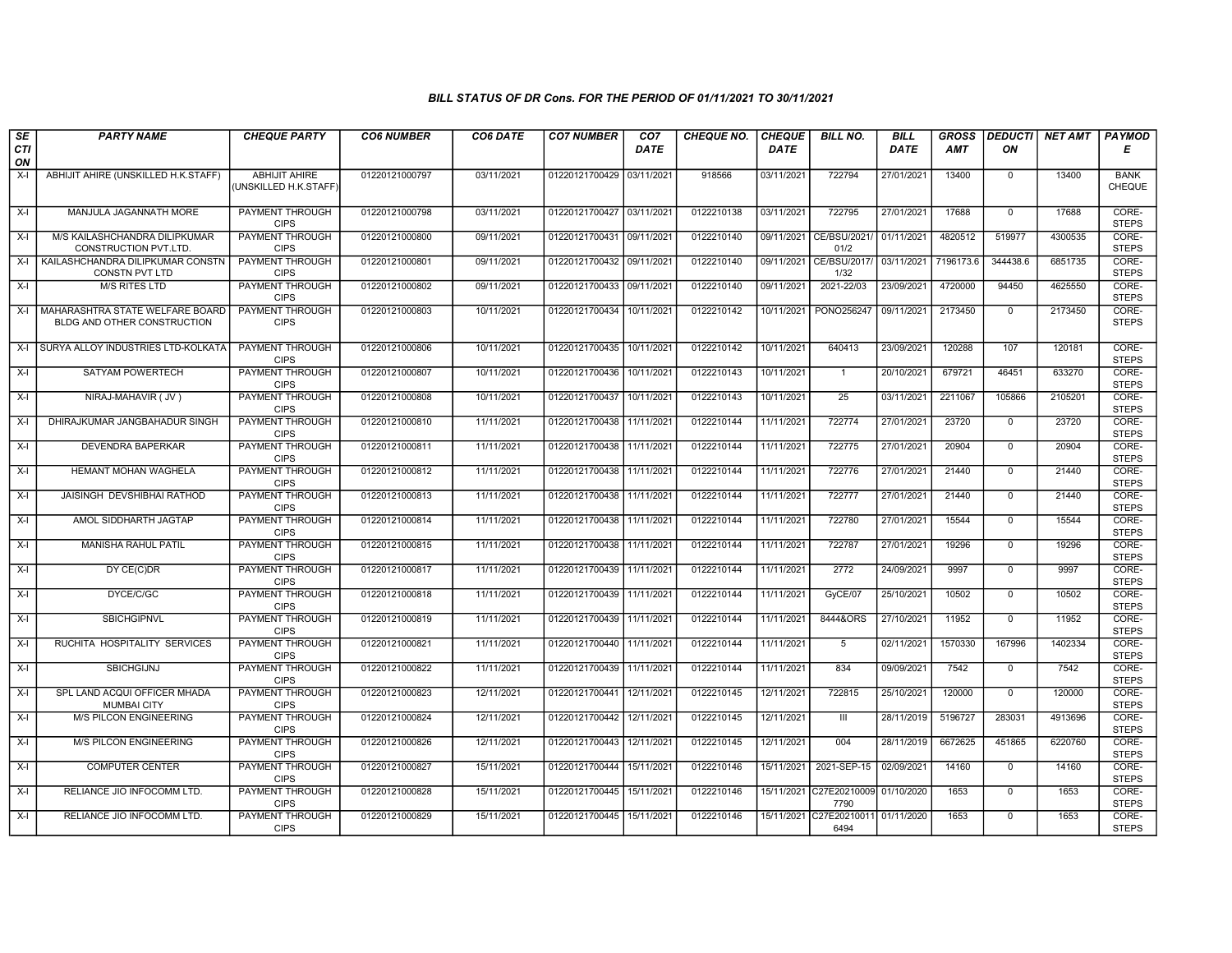| SE               | <b>PARTY NAME</b>                                             | <b>CHEQUE PARTY</b>                   | <b>CO6 NUMBER</b> | CO6 DATE   | <b>CO7 NUMBER</b>         | CO <sub>7</sub>        | CHEQUE NO. | <b>CHEQUE</b> | <b>BILL NO.</b>                 | <b>BILL</b> | <b>GROSS</b> | <b>DEDUCTI</b> | NET AMT  | <b>PAYMOD</b>         |
|------------------|---------------------------------------------------------------|---------------------------------------|-------------------|------------|---------------------------|------------------------|------------|---------------|---------------------------------|-------------|--------------|----------------|----------|-----------------------|
| <b>CTI</b><br>ON |                                                               |                                       |                   |            |                           | <b>DATE</b>            |            | <b>DATE</b>   |                                 | <b>DATE</b> | <b>AMT</b>   | ΟN             |          | Е                     |
| $X-I$            | RELIANCE JIO INFOCOMM LTD.                                    | <b>PAYMENT THROUGH</b><br><b>CIPS</b> | 01220121000830    | 15/11/2021 | 01220121700445            | 15/11/2021             | 0122210146 |               | 15/11/2021 C27E20210013<br>2272 | 01/12/2020  | 1653         | $\mathbf 0$    | 1653     | CORE-<br><b>STEPS</b> |
| $X-I$            | M/s: Sai Project (Mumbai) Pvt Ltd                             | PAYMENT THROUGH<br><b>CIPS</b>        | 01220121000831    | 15/11/2021 | 01220121700446            | 15/11/2021             | 0122210146 | 15/11/2021    | 007                             | 28/09/2020  | 6068186      | 290507         | 5777679  | CORE-<br><b>STEPS</b> |
| X-I              | RELIANCE JIO INFOCOMM LTD.                                    | PAYMENT THROUGH<br><b>CIPS</b>        | 01220121000832    | 15/11/2021 | 01220121700445            | 15/11/202              | 0122210146 | 15/11/2021    | C27E20210014<br>9973            | 01/01/2021  | 1653         | $\mathbf 0$    | 1653     | CORE-<br><b>STEPS</b> |
| $X-I$            | M/s: Sai Project (Mumbai) Pvt Ltd                             | PAYMENT THROUGH<br><b>CIPS</b>        | 01220121000833    | 15/11/2021 | 01220121700447            | 15/11/2021             | 0122210146 | 15/11/2021    | 008                             | 28/09/2020  | 2258995      | 108210         | 2150785  | CORE-<br><b>STEPS</b> |
| $X-I$            | RELIANCE JIO INFOCOMM LTD.                                    | <b>PAYMENT THROUGH</b><br><b>CIPS</b> | 01220121000834    | 15/11/2021 | 01220121700445            | 15/11/2021             | 0122210146 | 15/11/2021    | C27E20210016<br>6277            | 01/02/2021  | 1653         | $\mathbf 0$    | 1653     | CORE-<br><b>STEPS</b> |
| $X-I$            | RELIANCE JIO INFOCOMM LTD.                                    | <b>PAYMENT THROUGH</b><br><b>CIPS</b> | 01220121000835    | 15/11/2021 | 01220121700445            | 15/11/2021             | 0122210146 | 15/11/2021    | C27E20210018<br>2308            | 01/03/2021  | 1653         | $\overline{0}$ | 1653     | CORE-<br><b>STEPS</b> |
| $X-I$            | DY CSTE C DR GENERAL IMPREST                                  | PAYMENT THROUGH<br><b>CIPS</b>        | 01220121000837    | 15/11/2021 | 01220121700450            | 15/11/2021             | 0122210147 | 16/11/2021    | 1806                            | 09/11/2021  | 4985         | $\mathbf{0}$   | 4985     | CORE-<br><b>STEPS</b> |
| $X-I$            | DY CSTE C DR GENERAL IMPREST                                  | <b>PAYMENT THROUGH</b><br><b>CIPS</b> | 01220121000839    | 15/11/2021 | 01220121700450            | 15/11/2021             | 0122210147 | 16/11/2021    | 12870                           | 09/11/2021  | 4042         | $\overline{0}$ | 4042     | CORE-<br><b>STEPS</b> |
| X-I              | <b>M/S PILCON ENGINEERING</b>                                 | PAYMENT THROUGH<br><b>CIPS</b>        | 01220121000842    | 15/11/2021 | 01220121700448            | 15/11/2021             | 0122210146 | 15/11/2021    | 005                             | 25/09/2020  | 944417       | 45297          | 899120   | CORE-<br><b>STEPS</b> |
| X-I              | DY CSTE C DR GENERAL IMPREST                                  | <b>PAYMENT THROUGH</b><br><b>CIPS</b> | 01220121000843    | 15/11/2021 | 01220121700450 15/11/2021 |                        | 0122210147 | 16/11/2021    | 082                             | 09/11/2021  | 4759         | $\mathbf{0}$   | 4759     | CORE-<br><b>STEPS</b> |
| $X-I$            | M/S PILCON ENGINEERING                                        | PAYMENT THROUGH<br><b>CIPS</b>        | 01220121000844    | 15/11/2021 | 01220121700449            | 15/11/2021             | 0122210146 | 15/11/2021    | 6                               | 02/11/2021  | 2829833      | 135528         | 2694305  | CORE-<br><b>STEPS</b> |
| X-I              | ATHARVA CONSTRUCTION-NASHIK                                   | PAYMENT THROUGH<br><b>CIPS</b>        | 01220121000846    | 16/11/2021 | 01220121700451            | 16/11/2021             | 0122210147 | 16/11/2021    | 2021-22/03                      | 01/11/2021  | 131917       | 51             | 126716   | CORE-<br><b>STEPS</b> |
| $X-I$            | M/s: Perfect Auto Works                                       | <b>PAYMENT THROUGH</b><br><b>CIPS</b> | 01220121000850    | 17/11/2021 | 01220121700452            | 17/11/2021             | 0122210148 | 18/11/2021    | $131$                           | 08/11/2021  | 16425        | $\overline{0}$ | 16425    | CORE-<br><b>STEPS</b> |
| X-I              | TRISHUL SECURITY & FACILITY                                   | PAYMENT THROUGH<br><b>CIPS</b>        | 01220121000851    | 17/11/2021 | 01220121700453            | 18/11/2021             | 0122210148 | 18/11/2021    | $\mathbf{1}$                    | 25/10/2021  | 364769       | 50585          | 314184   | CORE-<br><b>STEPS</b> |
|                  | X-I M/S BELHEKAR & KALE ASSOCIATES (JV                        | PAYMENT THROUGH<br><b>CIPS</b>        | 01220121000853    | 17/11/2021 | 01220121700455            | 18/11/2021             | 0122210148 | 18/11/2021    | $\overline{26}$                 | 28/10/2021  | 4164082      | 902265         | 3261817  | CORE-<br><b>STEPS</b> |
| X-I              | M/S PRIME GIRIRAJ - KK ( JV )                                 | PAYMENT THROUGH<br><b>CIPS</b>        | 01220121000855    | 17/11/2021 | 01220121700456            | 18/11/2021             | 0122210148 | 18/11/2021    | 50                              | 15/11/2021  | 11087662     | 530724         | 10556938 | CORE-<br><b>STEPS</b> |
| $X-I$            | <b>M/S PRASHANT ENTERPRISES</b>                               | <b>PAYMENT THROUGH</b><br><b>CIPS</b> | 01220121000857    | 17/11/2021 | 01220121700454            | 18/11/2021             | 0122210148 | 18/11/2021    | 262544                          | 27/10/2021  | 760228       | $\overline{0}$ | 760228   | CORE-<br><b>STEPS</b> |
| X-I              | M/S VIJAYKUMAR ROOPCHANDANI                                   | <b>PAYMENT THROUGH</b><br><b>CIPS</b> | 01220121000858    | 18/11/2021 | 01220121700457            | 18/11/2021             | 0122210148 | 18/11/2021    | 12473                           | 17/11/2021  | 2618569      | $\Omega$       | 2618569  | CORE-<br><b>STEPS</b> |
| X-I              | DY CE(C)DR                                                    | PAYMENT THROUGH<br><b>CIPS</b>        | 01220121000861    | 18/11/2021 | 01220121700459            | 19/11/2021             | 0122210149 | 19/11/2021    | 13891                           | 04/08/2021  | 9995         | $\mathbf{0}$   | 9995     | CORE-<br><b>STEPS</b> |
| $X-I$            | SECURITY GUARDS BOARD FOR BRIHAN<br>MUMBAI AND THANE DISTRICT | PAYMENT THROUGH<br><b>CIPS</b>        | 01220121000865    | 19/11/2021 | 01220121700458            | 19/11/202 <sup>-</sup> | 0122210149 | 19/11/2021    | 05                              | 03/11/2021  | 310506       | $\Omega$       | 310506   | CORE-<br><b>STEPS</b> |
| X-I              | M/S LEENA ELECTRO MECHANICAL PVT<br>LTD                       | <b>PAYMENT THROUGH</b><br><b>CIPS</b> | 01220121000867    | 19/11/2021 | 01220121700460            | 19/11/2021             | 0122210150 | 19/11/2021    | 12                              | 09/11/2020  | 3313410      | 154129         | 3159281  | CORE-<br><b>STEPS</b> |
| X-I              | <b>KASHISH SERVICES</b>                                       | PAYMENT THROUGH<br><b>CIPS</b>        | 01220121000868    | 22/11/2021 | 01220121700461 22/11/2021 |                        | 0122210151 | 22/11/2021    | 150                             | 10/11/2021  | 44950        | 1756           | 43194    | CORE-<br><b>STEPS</b> |
| X-I              | DY.CEECDR GENERAL IMPREST                                     | PAYMENT THROUGH<br><b>CIPS</b>        | 01220121000869    | 22/11/2021 | 01220121700462            | 22/11/2021             | 0122210151 | 22/11/2021    | 769027                          | 28/10/2021  | 13629        | $\mathbf 0$    | 13629    | CORE-<br><b>STEPS</b> |
| $X-I$            | DY CSTE C DR GENERAL IMPREST                                  | PAYMENT THROUGH<br><b>CIPS</b>        | 01220121000870    | 23/11/2021 | 01220121700463            | 23/11/2021             | 0122210152 | 23/11/2021    | 3897                            | 09/11/2021  | 5000         | $\Omega$       | 5000     | CORE-<br><b>STEPS</b> |
| $X-I$            | <b>SBICHGIJNJ</b>                                             | PAYMENT THROUGH<br><b>CIPS</b>        | 01220121000872    | 23/11/2021 | 01220121700463            | 23/11/2021             | 0122210152 | 23/11/2021    | 331                             | 05/10/2021  | 7682         | $\Omega$       | 7682     | CORE-<br><b>STEPS</b> |
| $X-I$            | DYCE/C/GC                                                     | <b>PAYMENT THROUGH</b><br><b>CIPS</b> | 01220121000873    | 23/11/2021 | 01220121700463 23/11/2021 |                        | 0122210152 | 23/11/2021    | DyGC-07                         | 10/11/2021  | 11194        | $\mathbf 0$    | 11194    | CORE-<br><b>STEPS</b> |
| X-I              | RE INFRA PVT LTD                                              | PAYMENT THROUGH<br><b>CIPS</b>        | 01220121000874    | 23/11/2021 | 01220121700464 23/11/2021 |                        | 0122210152 | 23/11/2021    | 03                              | 27/10/2020  | 24125        | 1205           | 22920    | CORE-<br><b>STEPS</b> |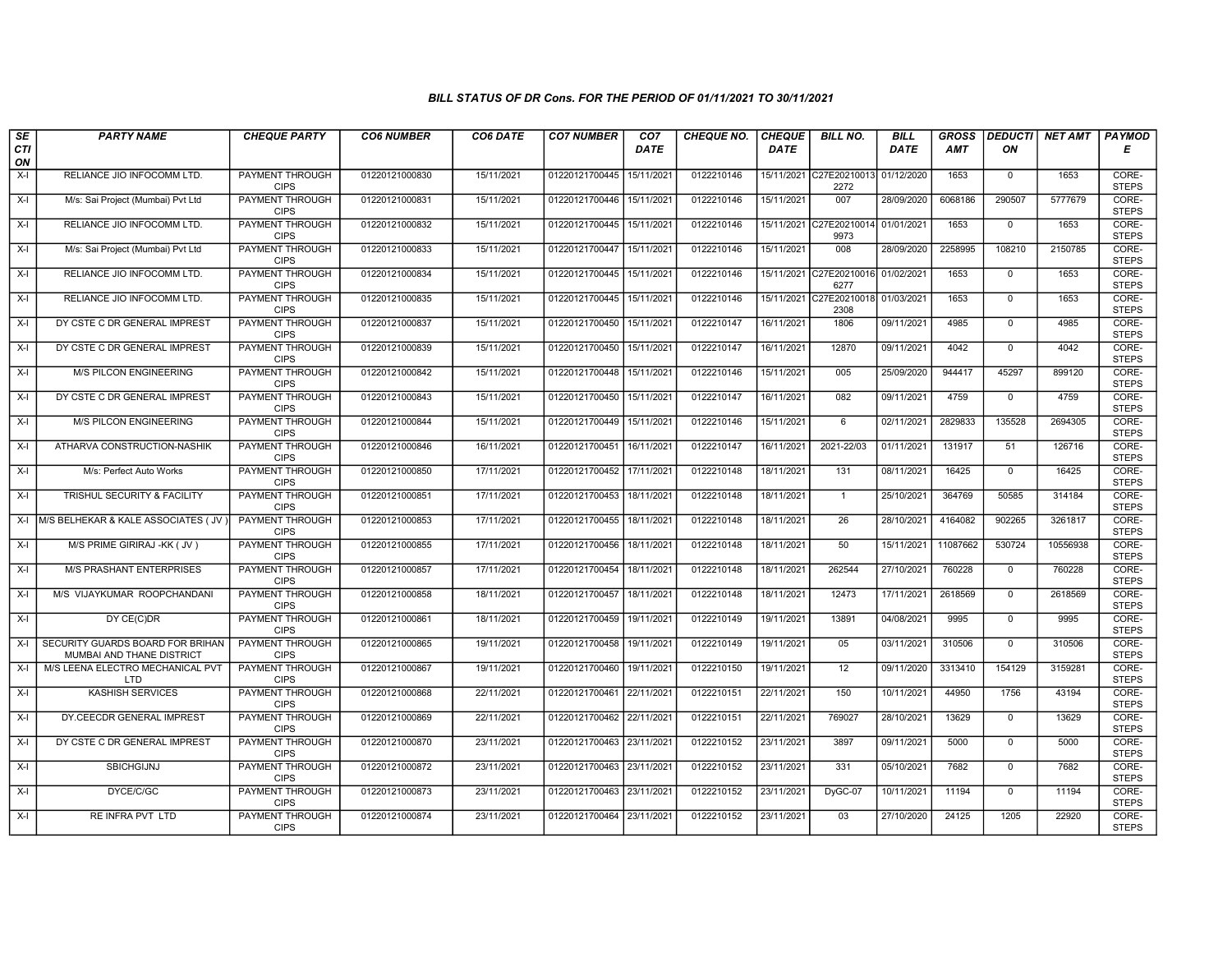| SE<br><b>CTI</b> | <b>PARTY NAME</b>                                         | <b>CHEQUE PARTY</b>                   | <b>CO6 NUMBER</b> | CO6 DATE   | <b>CO7 NUMBER</b>         | CO <sub>7</sub><br>DATE | <b>CHEQUE NO.</b> | <b>CHEQUE</b><br><b>DATE</b> | <b>BILL NO.</b>            | <b>BILL</b><br>DATE | <b>GROSS</b><br>AMT | <b>DEDUCTI</b><br>ON | <b>NET AMT</b> | <b>PAYMOD</b><br>Е    |
|------------------|-----------------------------------------------------------|---------------------------------------|-------------------|------------|---------------------------|-------------------------|-------------------|------------------------------|----------------------------|---------------------|---------------------|----------------------|----------------|-----------------------|
| ON               |                                                           |                                       |                   |            |                           |                         |                   |                              |                            |                     |                     |                      |                |                       |
| $X-I$            | S.N. NAIK & BROS. - SAI BALAJI<br><b>ENTERPRISES (JV)</b> | <b>PAYMENT THROUGH</b><br><b>CIPS</b> | 01220121000875    | 23/11/2021 | 01220121700465            | 23/11/2021              | 0122210152        | 23/11/2021                   | 15                         | 17/11/2021          | 2734084             | 294941               | 2439143        | CORE-<br><b>STEPS</b> |
| $X-I$            | M/S G KOTESHWAR RAO                                       | <b>PAYMENT THROUGH</b><br><b>CIPS</b> | 01220121000876    | 23/11/2021 | 01220121700466 23/11/2021 |                         | 0122210152        | 23/11/2021                   | 2021-22/03                 | 18/11/2021          | 3763930             | 263526               | 3357912        | CORE-<br><b>STEPS</b> |
| $X-I$            | M/S KHODAL CORPORATION                                    | PAYMENT THROUGH<br><b>CIPS</b>        | 01220121000877    | 24/11/2021 | 01220121700467 24/11/2021 |                         | 0122210153        | 24/11/2021                   | 27                         | 22/11/2021          | 3256368             | 123328               | 3133040        | CORE-<br><b>STEPS</b> |
| $X-I$            | M/S JAGDISH ENGG SERVICES                                 | PAYMENT THROUGH<br><b>CIPS</b>        | 01220121000878    | 24/11/2021 | 01220121700469 24/11/2021 |                         | 0122210153        | 24/11/2021                   | 06                         | 07/07/2021          | 1604476             | 65284                | 1539192        | CORE-<br><b>STEPS</b> |
| $X-I$            | <b>RE INFRA PVT LTD</b>                                   | <b>PAYMENT THROUGH</b><br><b>CIPS</b> | 01220121000879    | 24/11/2021 | 01220121700468 24/11/2021 |                         | 0122210153        | 24/11/2021                   | 12                         | 27/10/2020          | 298258              | 14325                | 283933         | CORE-<br><b>STEPS</b> |
| X-I              | <b>DM ENTERPRISES</b>                                     | <b>PAYMENT THROUGH</b><br><b>CIPS</b> | 01220121000880    | 25/11/2021 | 01220121700470 25/11/2021 |                         | 0122210154        | 25/11/2021                   | 17                         | 02/11/2021          | 313064              | 35961                | 277103         | CORE-<br><b>STEPS</b> |
| $X-I$            | <b>KRISHNA ENTERPRISES</b>                                | PAYMENT THROUGH<br><b>CIPS</b>        | 01220121000881    | 25/11/2021 | 01220121700471 25/11/2021 |                         | 0122210154        | 25/11/2021                   | 556233                     | 16/11/2021          | 44970               | $\Omega$             | 44970          | CORE-<br><b>STEPS</b> |
| $X-I$            | <b>SBICHGIPNVL</b>                                        | <b>PAYMENT THROUGH</b><br><b>CIPS</b> | 01220121000882    | 25/11/2021 | 01220121700472 25/11/2021 |                         | 0122210154        | 25/11/2021                   | 701&ORS                    | 01/10/2021          | 11998               | $\Omega$             | 11998          | CORE-<br><b>STEPS</b> |
| $X-I$            | <b>KASHISH SERVICES</b>                                   | <b>PAYMENT THROUGH</b><br><b>CIPS</b> | 01220121000883    | 25/11/2021 | 01220121700473 25/11/2021 |                         | 0122210154        | 25/11/2021                   | 154/2021                   | 16/11/2021          | 134850              | 5366                 | 129484         | CORE-<br><b>STEPS</b> |
| $X-I$            | DR. SARUP S PEST CONTROL PVT LTD.                         | <b>PAYMENT THROUGH</b><br><b>CIPS</b> | 01220121000884    | 25/11/2021 | 01220121700474 25/11/2021 |                         | 0122210154        |                              | 25/11/2021 BBY/455/20-21   | 09/12/2020          | 5131                | $\Omega$             | 5131           | CORE-<br><b>STEPS</b> |
| $X-I$            | DR. SARUP S PEST CONTROL PVT LTD.                         | PAYMENT THROUGH<br><b>CIPS</b>        | 01220121000885    | 25/11/2021 | 01220121700474 25/11/2021 |                         | 0122210154        |                              | 25/11/2021 BBY/456/20-21   | 09/12/2020          | 7699                | $\Omega$             | 7699           | CORE-<br><b>STEPS</b> |
| $X-I$            | DR. SARUP S PEST CONTROL PVT LTD.                         | PAYMENT THROUGH<br><b>CIPS</b>        | 01220121000886    | 25/11/2021 | 01220121700474 25/11/2021 |                         | 0122210154        |                              | 25/11/2021 BBY/740/20-21   | 10/03/2021          | 7699                | $\Omega$             | 7699           | CORE-<br><b>STEPS</b> |
| $X-I$            | M/S SHREE SOMNATH TRANSPORT<br><b>SERVICE</b>             | <b>PAYMENT THROUGH</b><br><b>CIPS</b> | 01220121000887    | 29/11/2021 | 01220121700475 29/11/2021 |                         | 0122210156        | 29/11/2021                   | 003                        | 11/11/2020          | 193226              | 9298                 | 183928         | CORE-<br><b>STEPS</b> |
| $X-I$            | RE INFRA PVT LTD                                          | <b>PAYMENT THROUGH</b><br><b>CIPS</b> | 01220121000888    | 29/11/2021 | 01220121700477 29/11/2021 |                         | 0122210156        | 29/11/2021                   | 009                        | 01/12/2020          | 1467002             | 70257                | 1396745        | CORE-<br><b>STEPS</b> |
| $X-I$            | RE INFRA PVT LTD                                          | PAYMENT THROUGH<br><b>CIPS</b>        | 01220121000889    | 29/11/2021 | 01220121700476 29/11/2021 |                         | 0122210156        | 29/11/2021                   | 197060                     | 05/08/2021          | 817646              | $\Omega$             | 817646         | CORE-<br><b>STEPS</b> |
| $X-I$            | G.KOTESWARA RAO                                           | PAYMENT THROUGH<br><b>CIPS</b>        | 01220121000890    | 29/11/2021 | 01220121700478 29/11/2021 |                         | 0122210156        | 29/11/2021                   | 256248                     | 26/11/2021          | 3357912             | $\Omega$             | 3357912        | CORE-<br><b>STEPS</b> |
| $X-I$            | RE INFRA PVT LTD                                          | PAYMENT THROUGH<br><b>CIPS</b>        | 01220121000891    | 29/11/2021 | 01220121700479 29/11/2021 |                         | 0122210156        | 29/11/2021                   | 197061                     | 19/08/2021          | 1202343             | $\Omega$             | 1202343        | CORE-<br><b>STEPS</b> |
| $X-I$            | UNITECH SERVICES GROUP                                    | PAYMENT THROUGH<br><b>CIPS</b>        | 01220121000893    | 30/11/2021 | 01220121700480 30/11/2021 |                         | 0122210158        | 30/11/2021                   | <b>USG/21-</b><br>22/00141 | 17/11/2021          | 40599               | 1586                 | 39013          | CORE-<br><b>STEPS</b> |